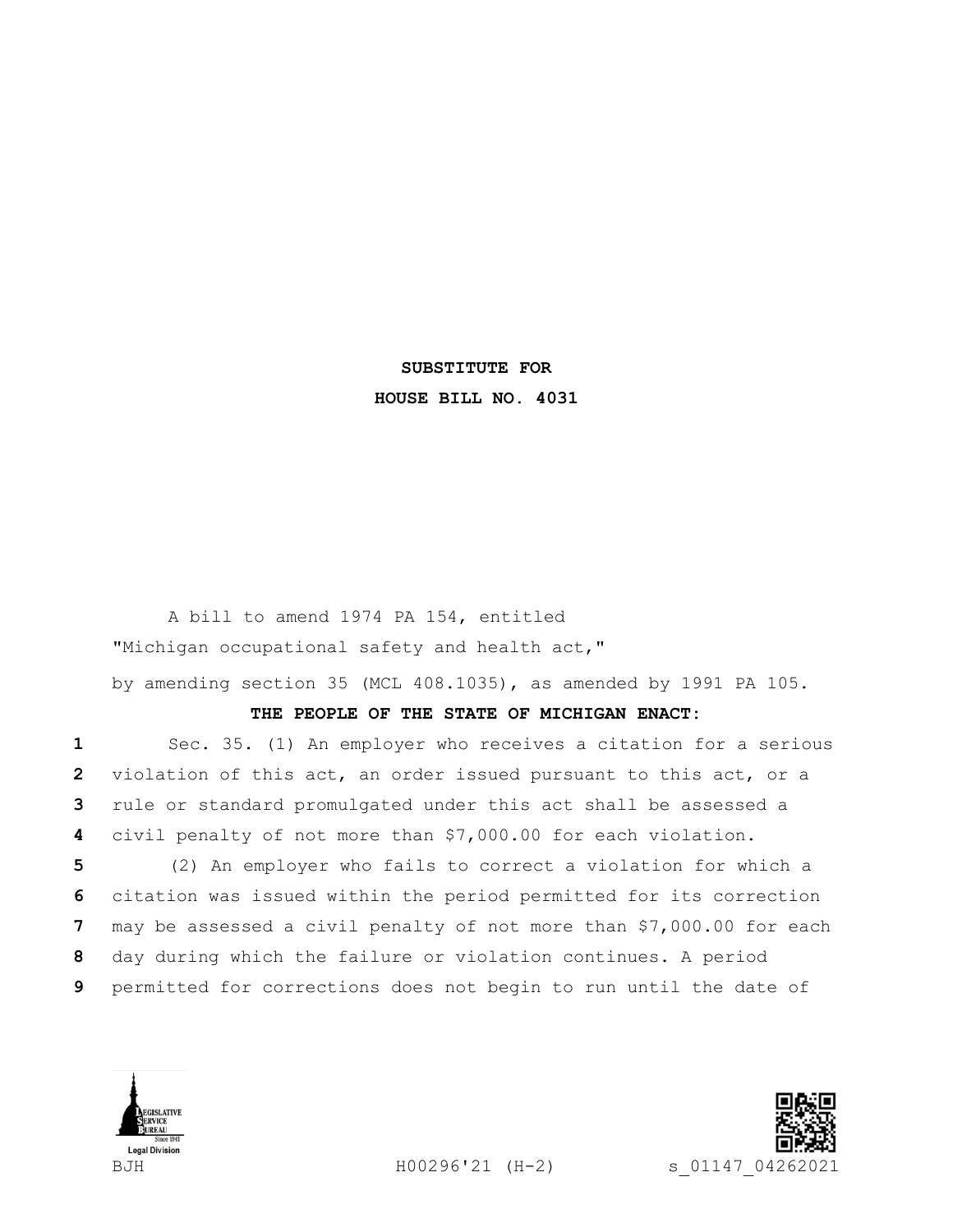the final order of the board if a review proceeding before a **the**  board is initiated by the employer in good faith and not solely for delay or avoidance of a penalty.

 (3) An employer who receives a citation for a violation of this act, an order issued pursuant to this act, or a rule or 6 standard promulgated under this act , which violation is specifically determined not to be of a serious nature, may be assessed a civil penalty of not more than \$7,000.00 for each violation **specifically determined not to be of a serious nature**.

 (4) An employer who willfully or repeatedly violates this act, an order issued pursuant to this act, or a rule or standard promulgated under this act may be assessed a civil penalty of not more than \$70,000.00 for each violation, but not less than \$5,000.00 for each willful violation.

 (5) An employer who willfully violates this act, an order issued pursuant to this act, or a rule or standard promulgated under this act which causes **causing** the death of an employee is guilty of a felony and shall be fined **punishable by imprisonment for not more than 1 year or a fine of** not more than \$10,000.00,  $\Theta$ f imprisoned for not more than 1 year, or both. If the conviction is the second under this act, the person shall be fined **is guilty of a felony punishable by imprisonment for not more than 3 years or a 23 fine of** not more than \$20,000.00, or imprisoned for not more than 3 24 years, or both.

 (6) An employer who violates a posting requirement prescribed under this act shall be assessed a civil penalty of not more than \$7,000.00 for each violation.

 (7) A person who knowingly makes a false statement, representation, or certification in an application, record, report,

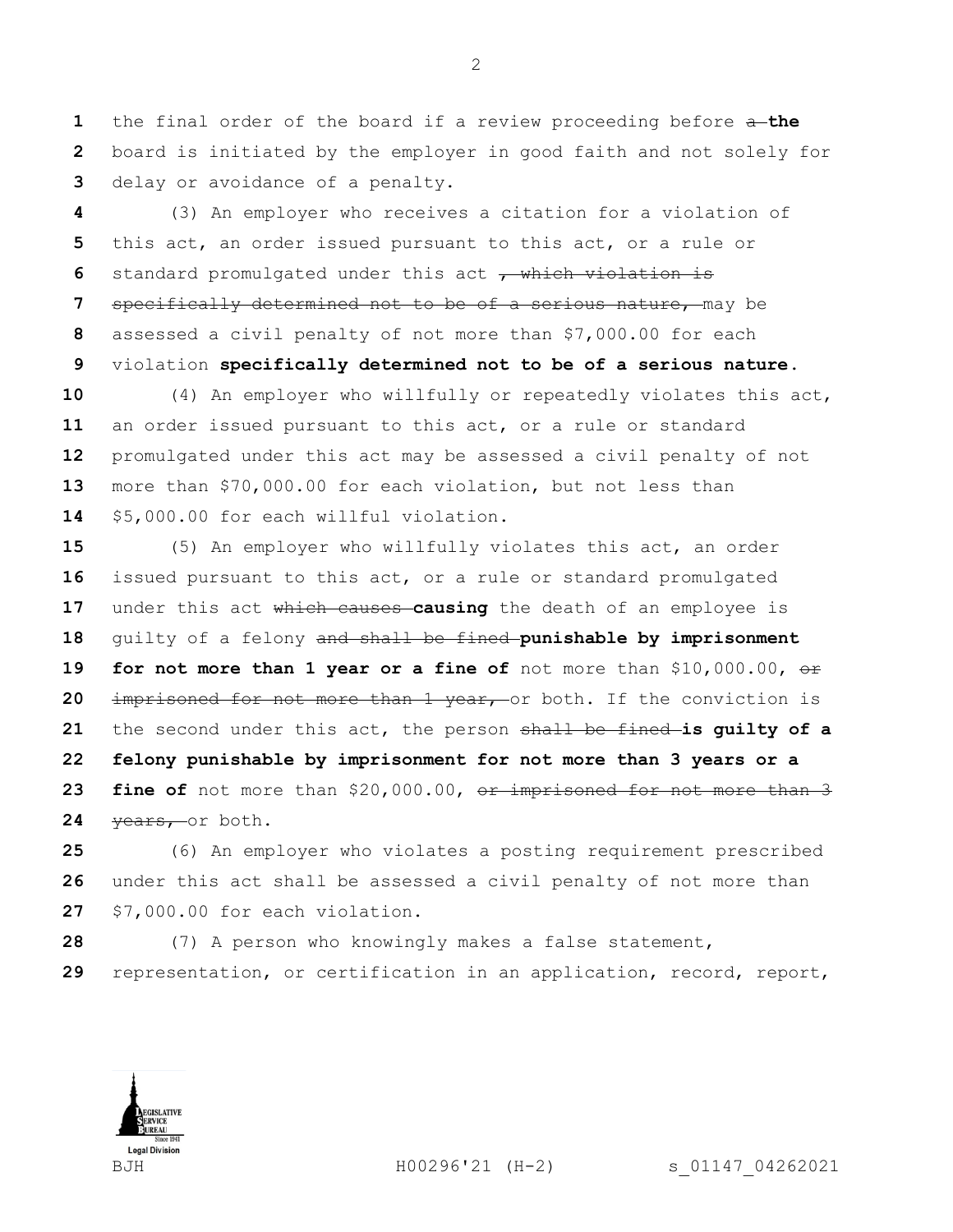plan, or other document filed or required to be maintained pursuant to this act, or**, except as otherwise provided in this subsection,**  who fails to maintain or transmit a record or report as required under section 61, is guilty of a misdemeanor and shall be fined **punishable by imprisonment for not more than 6 months or a fine of**  not more than \$10,000.00, or imprisoned for not more than 6 months, or both. **If a death or injury occurs on a family farm to the owner of the family farm or a family member of the owner, and if the employer fails to report the death or injury within the time period prescribed under this act or a rule promulgated under this act, a civil penalty or fine assessed against the employer under this subsection must be reduced by 95%.**

 (8) A person **An individual** who gives advance notice of an investigation or an inspection to be conducted under this act 15 without authority from the appropriate director or the designee of 16 the director is quilty of a misdemeanor and shall be fined **punishable by imprisonment for not more than 6 months or a fine of**  18 not more than \$1,000.00, or imprisoned for not more than 6 months,

or both.

 (9) The department of labor **and economic opportunity** or the department of public health **, and human services**, if the employer is a public employer, instead of applying a civil penalty otherwise applicable to an employer under this section, may request that the attorney general seek a writ of mandamus in the appropriate circuit court to compel compliance with a citation, including the terms of abatement.

 (10) A person **An individual** shall not assault a department representative or other person **individual** charged with enforcement of this act in the performance of that person's **individual's** legal